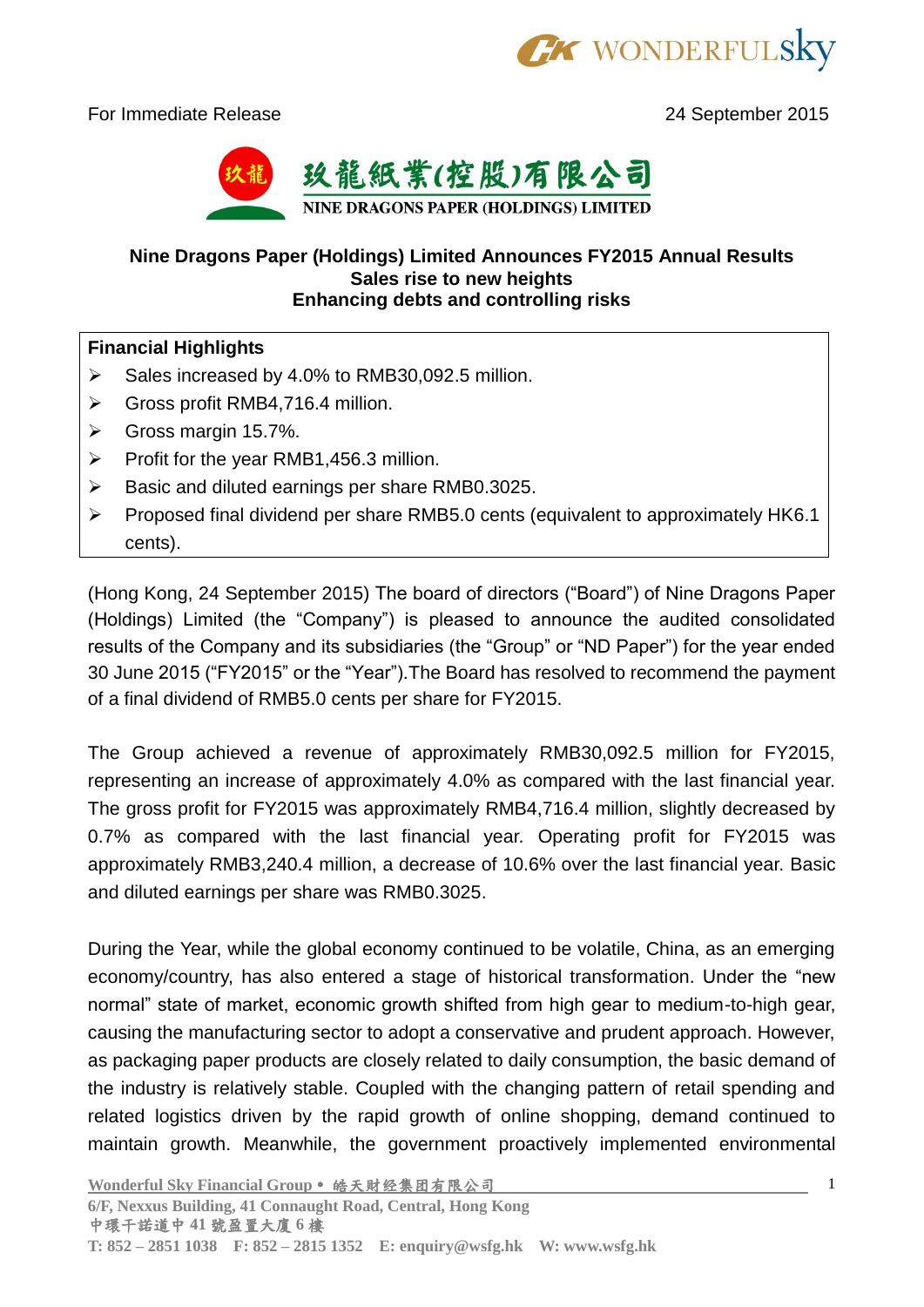

regulations with unprecedented vigor and expedited the closure of outdated production capacities with high energy consumption, heavy pollution and low efficiency, which offset the market impact caused by new capacities. Product selling prices therefore bottomed out from the previously prolonged sluggish market environment.

In pace with the continuously accelerating industry consolidation, the Group leverages its enormous environmentally friendly paper production platform and diverse product portfolios to provide customers with products and services at optimal price/value. During the Year, the Group further increased its market share and once again achieved new records in sales volume and sales revenue. During the process of economic transformation, many factories successively closed down due to environmental and financial issues. However, the Group was able to uphold its enviable record of no bad debt by exercising prudent management over its trade receivables and in-depth understanding on the business of its downstream customers.

While dedicating proactive efforts in expanding sales, the Group continued to optimize its equipment and internal management, enhancing product quality and production efficiency via paper machine upgrading. The Group also incessantly strengthened its control over raw material and production costs, reduced logistics expenses and at the same time monitored and controlled its procurement processes and capital expenditures, while continuing to lower its borrowings, debt gearing ratio and interest expenses. Apart from achieving solid results in cost reduction and efficiency enhancement, the abovementioned measures also favour continuous enhancement on production effectiveness, making adequate preparations for future development opportunities.

As at the end of June 2015, the Group's total design production capacity has reached 13.73 million tpa. This included PM37 at the new Shenyang base which completed its construction and commenced production in September 2014, with a design production capacity of 350,000 tpa for linerboard products.

Looking ahead, Chairlady Ms. Cheung Yan said, "We are still full of confidence in China's economy. In particular, economic growth in the major regions varies. As the economy is gradually recovering in the Northern and Mid-Western regions of China, the market still has great potential. Facing Renminbi depreciation, the Group's capital and risk management puts heavy emphasis on the continuous optimization of debt structure, further reducing financing cost and strict monitoring of foreign exchange risk. As the industry leader, Nine Dragons Paper will continue to work tirelessly to enhance its 'inner power', optimize the management, and excavate cost potential. We will also adhere to the principle of 'Quality